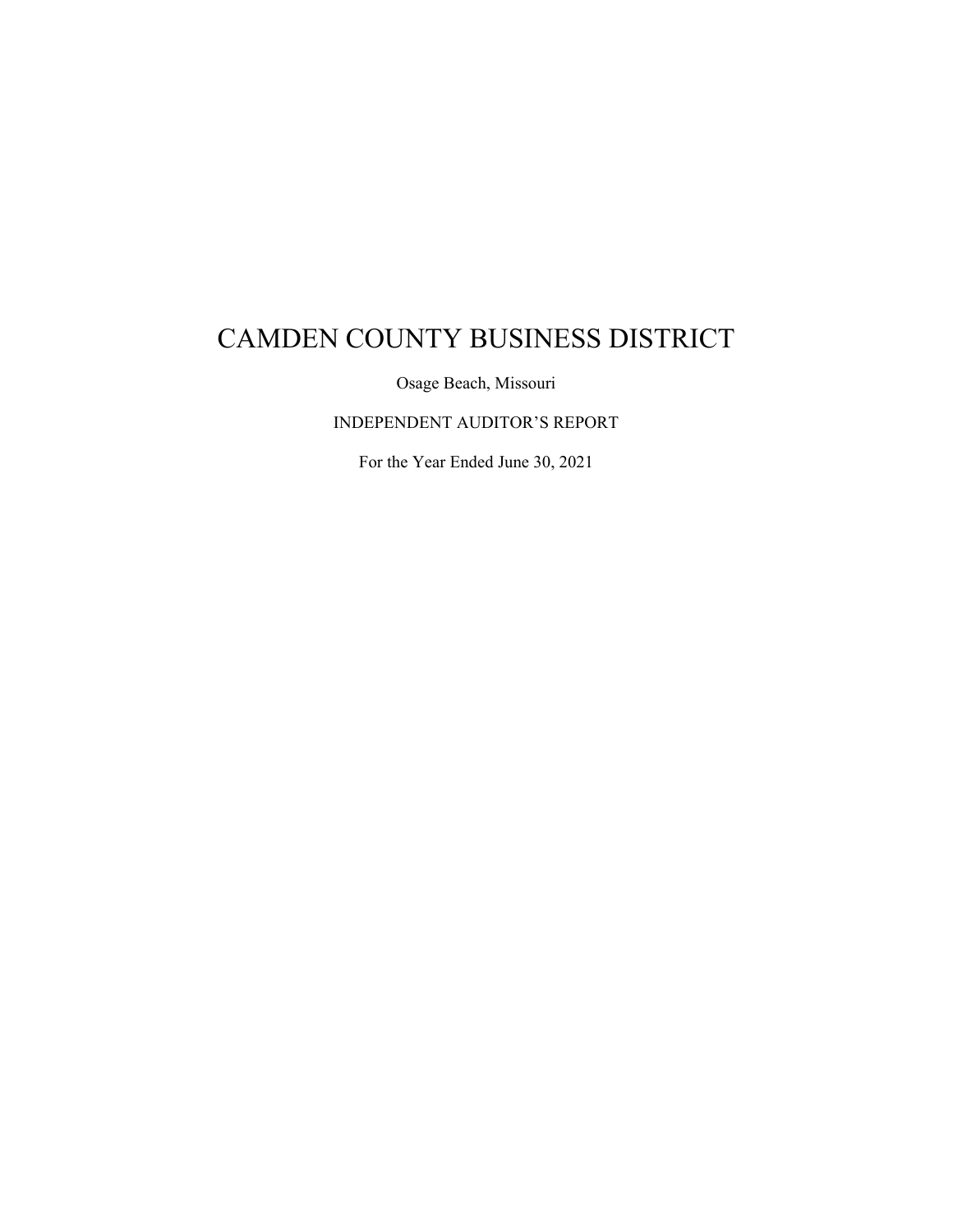# TABLE OF CONTENTS

| <b>INDEPENDENT AUDITOR'S REPORT</b>                                                           | $1 - 2$  |
|-----------------------------------------------------------------------------------------------|----------|
| FINANCIAL STATEMENTS:                                                                         |          |
| <b>GOVERNMENT-WIDE FINANCIAL STATEMENTS:</b>                                                  |          |
| <b>Statement of Net Position</b>                                                              |          |
| <b>Statement of Activities</b>                                                                |          |
| FUND FINANCIAL STATEMENTS:                                                                    |          |
| Balance Sheet – Governmental Fund<br>Statement of Revenues, Expenditures, and Changes in Fund |          |
| Balance - Governmental Fund                                                                   | 6        |
| NOTES TO THE FINANCIAL STATEMENTS                                                             | $7 - 13$ |

# PAGE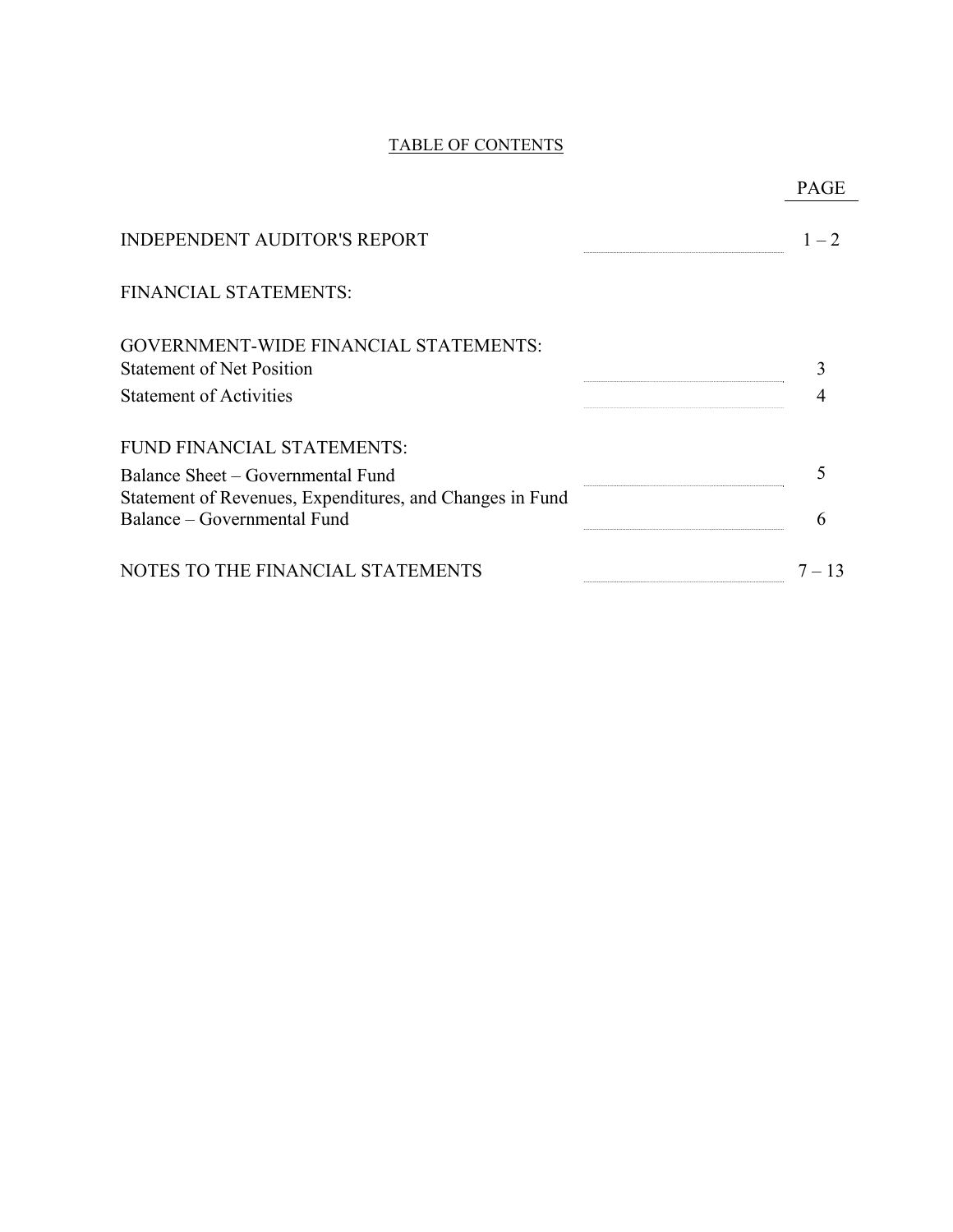

3702 West Truman Blvd, Suite 213 Jefferson City, MO 65109

Phone: (573) 893-7700 Fax: (573) 893-6649 Web: gravescpas.com

# INDEPENDENT AUDITOR'S REPORT

To the Board of Directors of the Camden County Business District Osage Beach, Missouri:

We have audited the accompanying financial statements of the governmental activities and the major fund of the Camden County Business District (the "District"), as of and for the year ended June 30, 2021, and the related notes to the financial statements, which collectively comprise the District's basic financial statements, as listed in the table of contents.

#### *Management's Responsibility for the Financial Statements*

Management is responsible for the preparation and fair presentation of these financial statements in accordance with accounting principles generally accepted in the United States of America; this includes the design, implementation, and maintenance of internal control relevant to the preparation and fair presentation of financial statements that are free from material misstatement, whether due to fraud or error.

#### *Auditor's Responsibility*

Our responsibility is to express an opinion on these financial statements based on our audit. We conducted our audit in accordance with auditing standards generally accepted in the United States of America. Those standards require that we plan and perform the audit to obtain reasonable assurance about whether the financial statements are free from material misstatement.

An audit involves performing procedures to obtain audit evidence about the amounts and disclosures in the financial statements. The procedures selected depend on the auditor's judgment, including the assessment of the risks of material misstatement of the financial statements, whether due to fraud or error. In making those risk assessments, the auditor considers internal control relevant to the entity's preparation and fair presentation of the financial statements in order to design audit procedures that are appropriate in the circumstances, but not for the purpose of expressing an opinion on the effectiveness of the District's internal control. Accordingly, we express no such opinion. An audit also includes evaluating the appropriateness of accounting policies used and the reasonableness of significant accounting estimates made by management, as well as evaluating the overall presentation of the financial statements.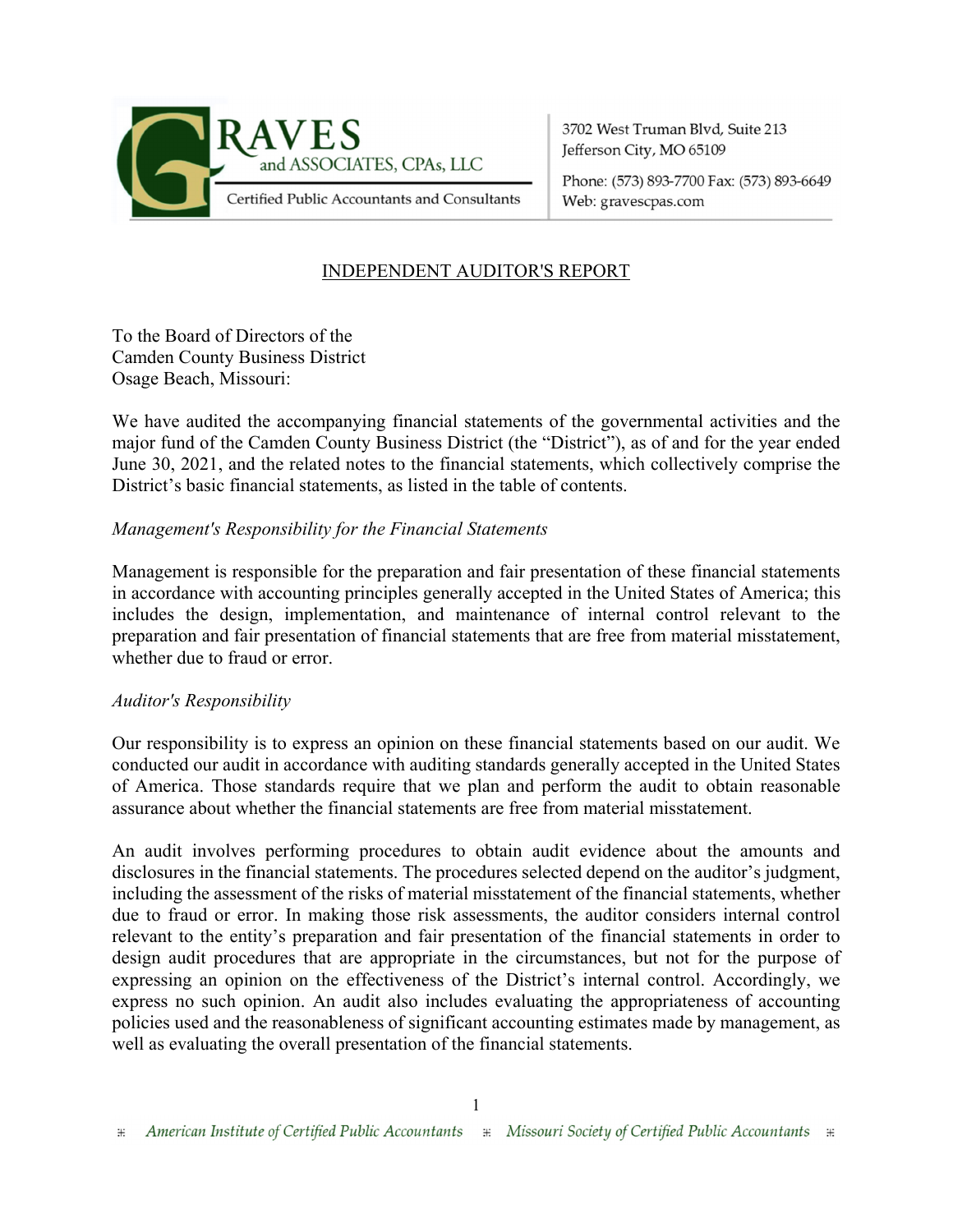We believe that the audit evidence we have obtained is sufficient and appropriate to provide a basis for our audit opinion.

#### *Opinion*

In our opinion, the financial statements referred to above present fairly, in all material respects, the respective financial position of the governmental activities and the major fund of the District, as of June 30, 2021, and the respective changes in financial position thereof for the year then ended in accordance with accounting principles generally accepted in the United States of America.

#### *Other Matters*

Management has omitted the Management's Discussion and Analysis and the Budgetary Comparison Schedule that accounting principles generally accepted in the United States of America require to be presented to supplement the basic financial statements. Such missing information, although not a part of the basic financial statements, is required by the Governmental Accounting Standards Board, who considers it to be an essential part of financial reporting for placing the basic financial statements in an appropriate operational, economic, or historical context. Our opinion on the basic financial statements is not affected by this missing information.

Graves and Associates,

GRAVES AND ASSOCIATES, CPAs, LLC Jefferson City, Missouri

December 16, 2021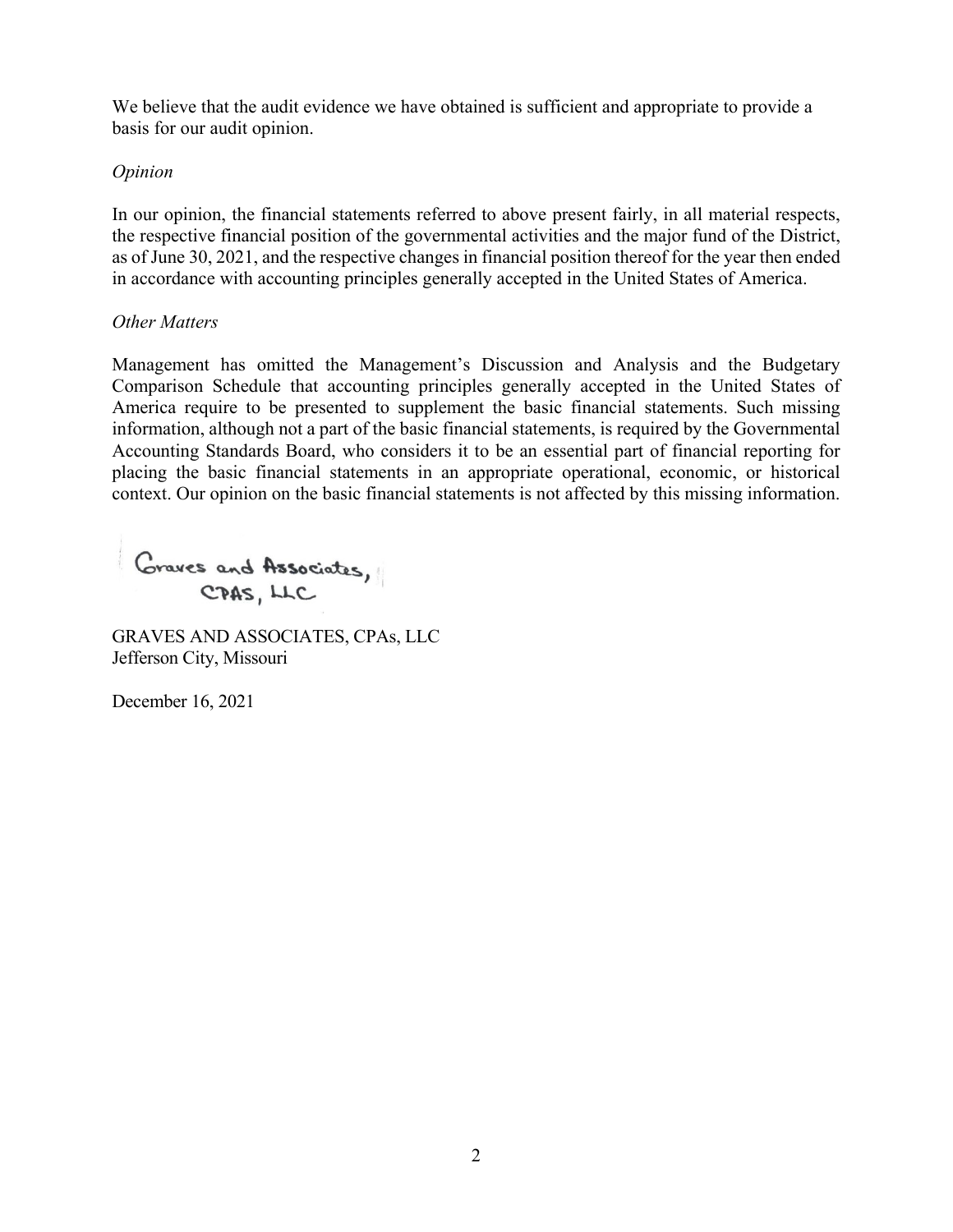# JUNE 30, 2021 STATEMENT OF NET POSITION

|                                                                                                                     | Governmental<br>Activities                                |
|---------------------------------------------------------------------------------------------------------------------|-----------------------------------------------------------|
| <b>ASSETS</b>                                                                                                       |                                                           |
| Cash and Cash Equivalents<br>Due from TCLA<br><b>Accounts Receivable</b><br>Prepaid Expenses<br><b>TOTAL ASSETS</b> | \$<br>799,769<br>9,284<br>324,451<br>281,542<br>1,415,046 |
| <b>LIABILITIES</b>                                                                                                  |                                                           |
| <b>Accounts Payable</b><br>Due to TCLA<br><b>TOTAL LIABILITIES</b>                                                  | 52,677<br>7,467<br>60,144                                 |
| <b>NET POSITION</b>                                                                                                 |                                                           |
| Unrestricted<br><b>TOTAL NET POSITION</b>                                                                           | 1,354,902<br>1,354,902                                    |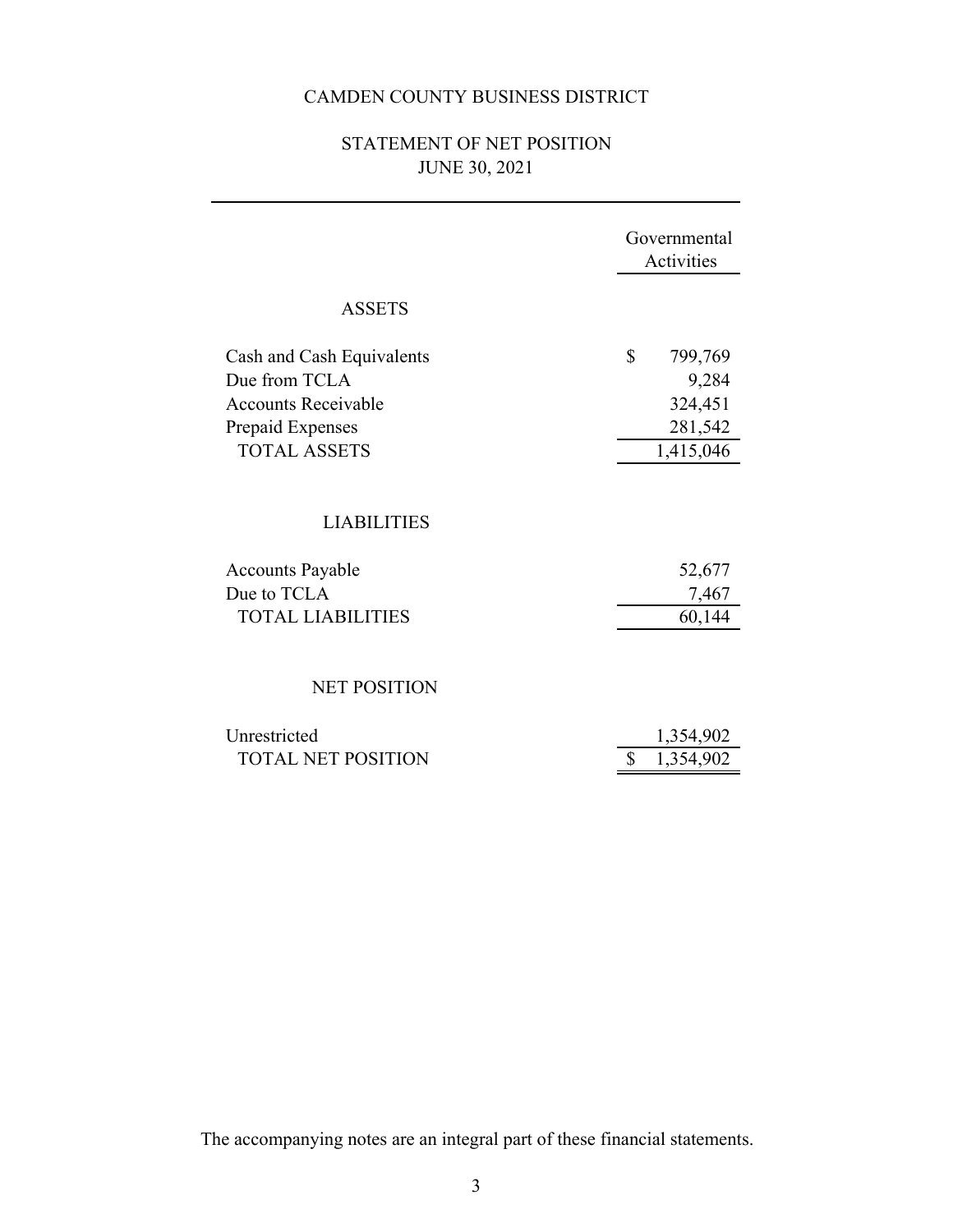#### FOR THE YEAR ENDED JUNE 30, 2021 STATEMENT OF ACTIVITIES

|                                      |                 |                           | Program Revenues | Operating     | Net (Expenditures)<br>Revenues and<br>Changes in Net<br>Position<br>Total |
|--------------------------------------|-----------------|---------------------------|------------------|---------------|---------------------------------------------------------------------------|
|                                      |                 |                           | Charges for      | Grants and    | Governmental                                                              |
| Functions/Programs                   | Expenditures    |                           | Services         | Contributions | Activities                                                                |
| <b>Governmental Activities:</b>      |                 |                           |                  |               |                                                                           |
| General Government                   | \$<br>(92, 381) | $\boldsymbol{\mathsf{S}}$ |                  | \$            | \$<br>(92, 381)                                                           |
| Transfers to TCLA                    | (888, 470)      |                           |                  |               | (888, 470)                                                                |
| <b>Total Governmental Activities</b> | (980, 851)      | $\boldsymbol{\mathsf{S}}$ |                  | \$            | (980, 851)                                                                |
| <b>General Revenues:</b>             |                 |                           |                  |               |                                                                           |
| Lodging Tax Collector                |                 |                           |                  |               | 1,593,168                                                                 |
| Interest                             |                 |                           |                  |               | 477                                                                       |
| <b>Total General Revenues</b>        |                 |                           |                  |               | 1,593,645                                                                 |
| Increase (Decrease) in Net Position  |                 |                           |                  |               | 612,794                                                                   |
| Net Position, Beginning of Year      |                 |                           |                  |               | 742,108                                                                   |
| Net Position, End of Year            |                 |                           |                  |               | 1,354,902                                                                 |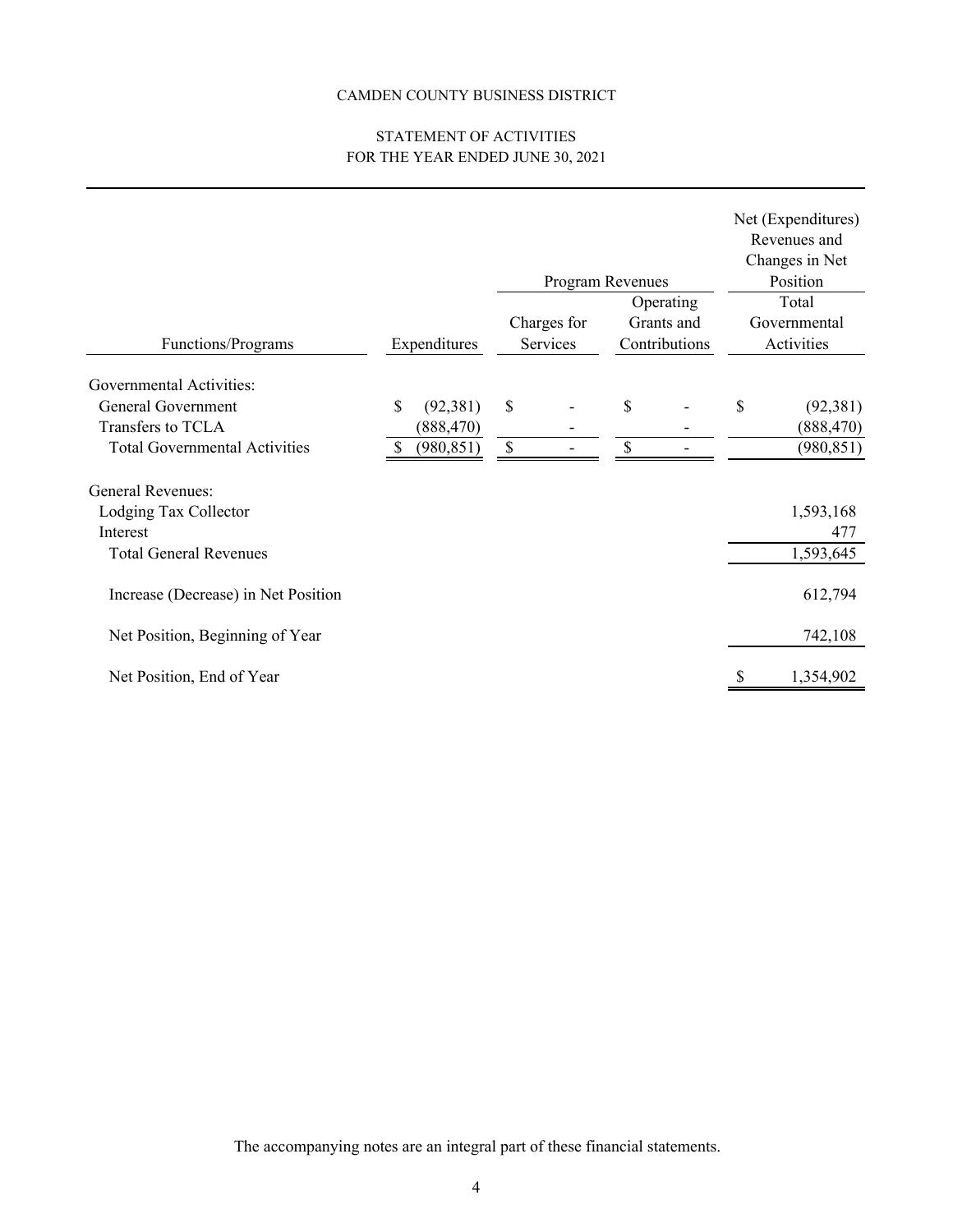|                                           |              | General Fund |
|-------------------------------------------|--------------|--------------|
| <b>ASSETS</b>                             |              |              |
| Cash and Cash Equivalents - Small         | \$           | 316,686      |
| Cash and Cash Equivalents - Medium        |              | 260,498      |
| Cash and Cash Equivalents - Large         |              | 222,585      |
| Due from TCLA - Medium                    |              | 4,739        |
| Due from TCLA - Large                     |              | 4,545        |
| Accounts Receivable - Small               |              | 135,090      |
| <b>Accounts Receivable - Medium</b>       |              | 106,378      |
| Accounts Receivable - Large               |              | 82,983       |
| Prepaid Advertising - Small               |              | 123,878      |
| Prepaid Advertising - Medium              |              | 77,223       |
| Prepaid Advertising - Large               |              | 80,441       |
| <b>TOTAL ASSETS</b>                       | \$           | 1,415,046    |
|                                           |              |              |
|                                           |              |              |
| <b>LIABILITIES AND FUND BALANCE</b>       |              |              |
| Liabilities:                              |              |              |
| Accounts Payable - Small                  | \$           | 23,178       |
| Accounts Payable - Medium                 |              | 14,448       |
| Accounts Payable - Large                  |              | 15,051       |
| Due to TCLA -Small                        |              | 7,467        |
| <b>Total Liabilities</b>                  |              | 60,144       |
|                                           |              |              |
| <b>Fund Balance:</b>                      |              |              |
| Nonspendable                              |              | 281,542      |
| Unassigned                                |              | 1,073,360    |
| <b>Total Fund Balance</b>                 |              | 1,354,902    |
| <b>TOTAL LIABILITIES AND FUND BALANCE</b> | $\mathbb{S}$ | 1,415,046    |

# JUNE 30, 2021 BALANCE SHEET – GOVERNMENTAL FUND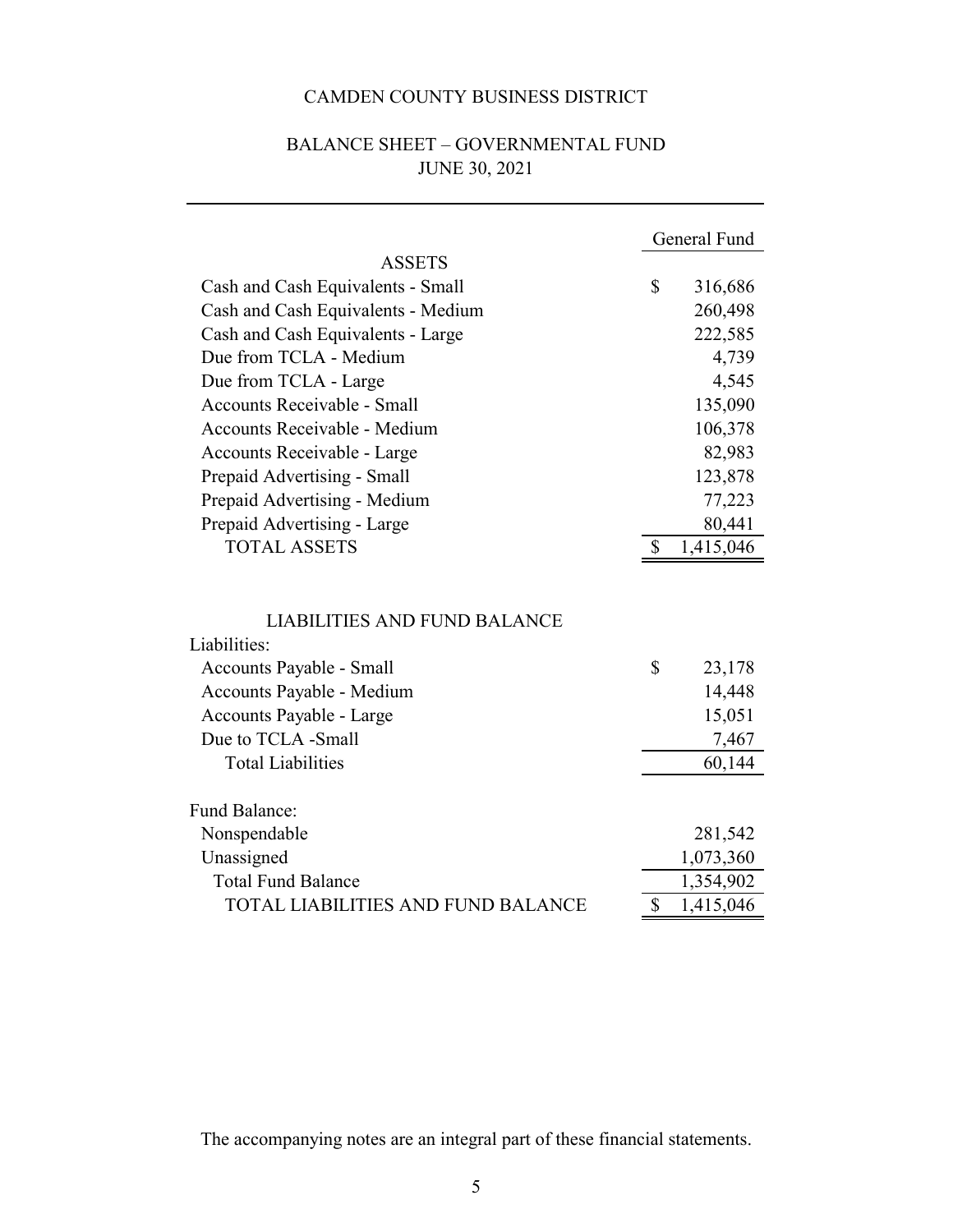|                                              | General Fund    |
|----------------------------------------------|-----------------|
| <b>REVENUES</b>                              |                 |
| Lodging Tax Collector - Small                | \$<br>619,482   |
| Lodging Tax Collector - Medium               | 505,231         |
| Lodging Tax Collector - Large                | 468,455         |
| Interest Income - Small                      | 197             |
| Interest Income - Medium                     | 150             |
| Interest Income - Large                      | 130             |
| <b>Total Revenues</b>                        | 1,593,645       |
| <b>EXPENDITURES</b>                          |                 |
| Advertising - Large                          | 60,000          |
| <b>Bank Charges - Small</b>                  | 10              |
| <b>Bank Charges - Large</b>                  | 6               |
| County Fees - Small                          | 12,380          |
| County Fees - Medium                         | 10,106          |
| County Fees - Large                          | 9,879           |
| Transfer to TCLA - Small                     | 404,645         |
| Transfer to TCLA - Medium                    | 238,792         |
| Transfer to TCLA - Large                     | 245,033         |
| <b>Total Expenditures</b>                    | 980,851         |
| Excess of Revenues Over (Under) Expenditures | 612,794         |
| Fund Balance, Beginning of Year              | 742,108         |
| Fund Balance, End of Year                    | \$<br>1,354,902 |

# STATEMENT OF REVENUES, EXPENDITURES, AND CHANGES IN FUND BALANCE – GOVERNMENTAL FUND FOR THE YEAR ENDED JUNE 30, 2021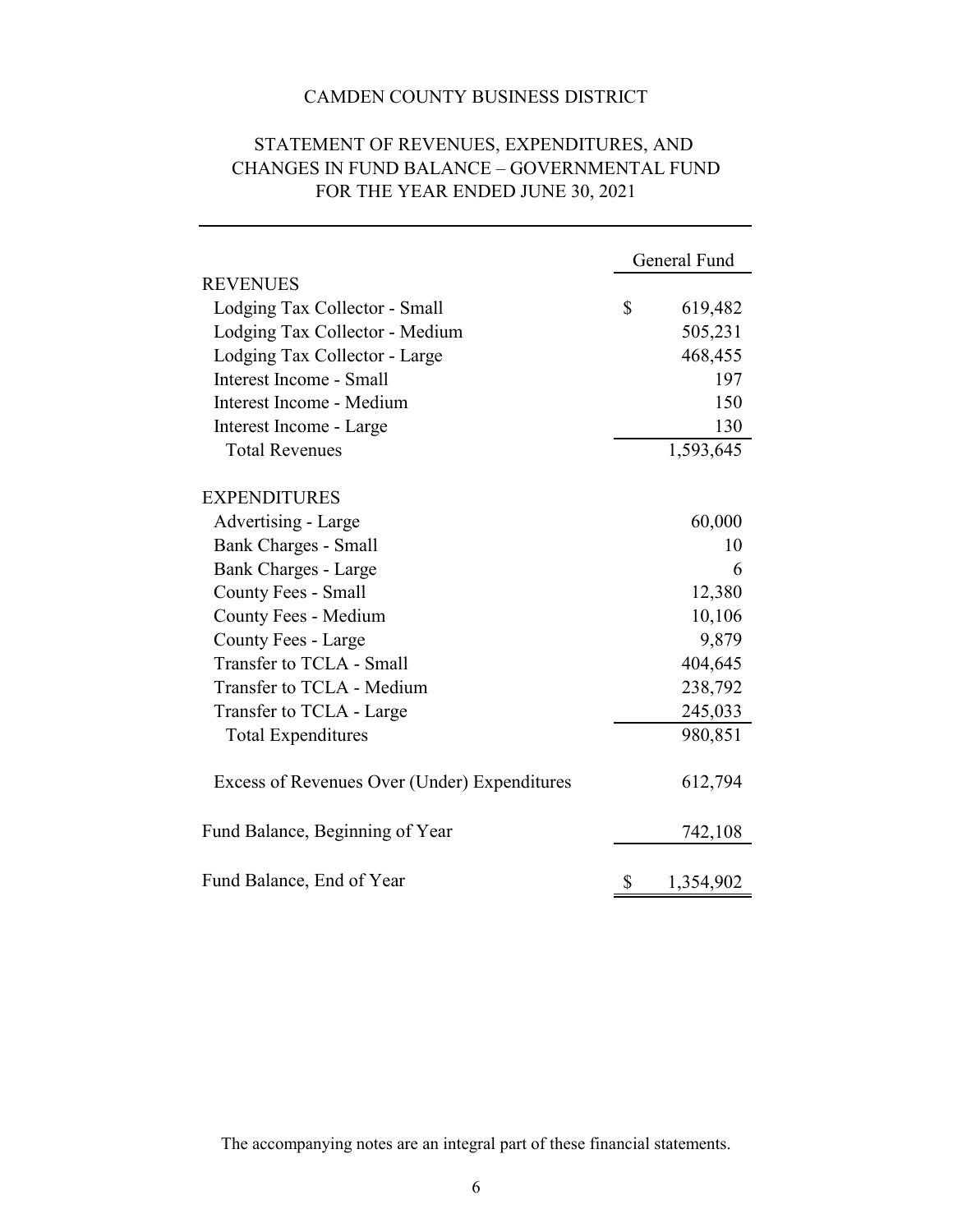#### NOTE 1 – ORGANIZATION AND SUMMARY OF ACCOUNTING POLICIES:

#### General Statement

Camden County Business District (the "District") is a political subdivision pursuant to Section 67.1170, of the Missouri Revised Statutes. The District is governed by a Board of Directors and provides the following services, as authorized by its charter: promotion of tourism and participation in recreational opportunities in the area.

#### Financial Reporting Entity

The District's financial reporting entity is comprised of the following:

Primary Government: Camden County Business District

#### Basis of Presentation

These financial statements have been prepared in conformity with reporting guidelines established by the Governmental Accounting Standards Board (the "GASB") and in conformity with accounting principles generally accepted in the United States of America ("U.S. GAAP").

#### Government-Wide Statements

The Statement of Net Position and Statement of Activities display information about the reporting government as a whole. They include all funds of the reporting entity. Governmental activities generally are financed through taxes, intergovernmental revenues, and other nonexchange revenues.

#### Fund Financial Statements

Fund financial statements of the reporting entity are organized into one fund, which is considered to be separate accounting entity. The fund is accounted for by providing a separate set of selfbalancing accounts which constitute its assets, liabilities, fund equity, revenues, and expenditures/expenses. An emphasis is placed on major funds within the governmental category.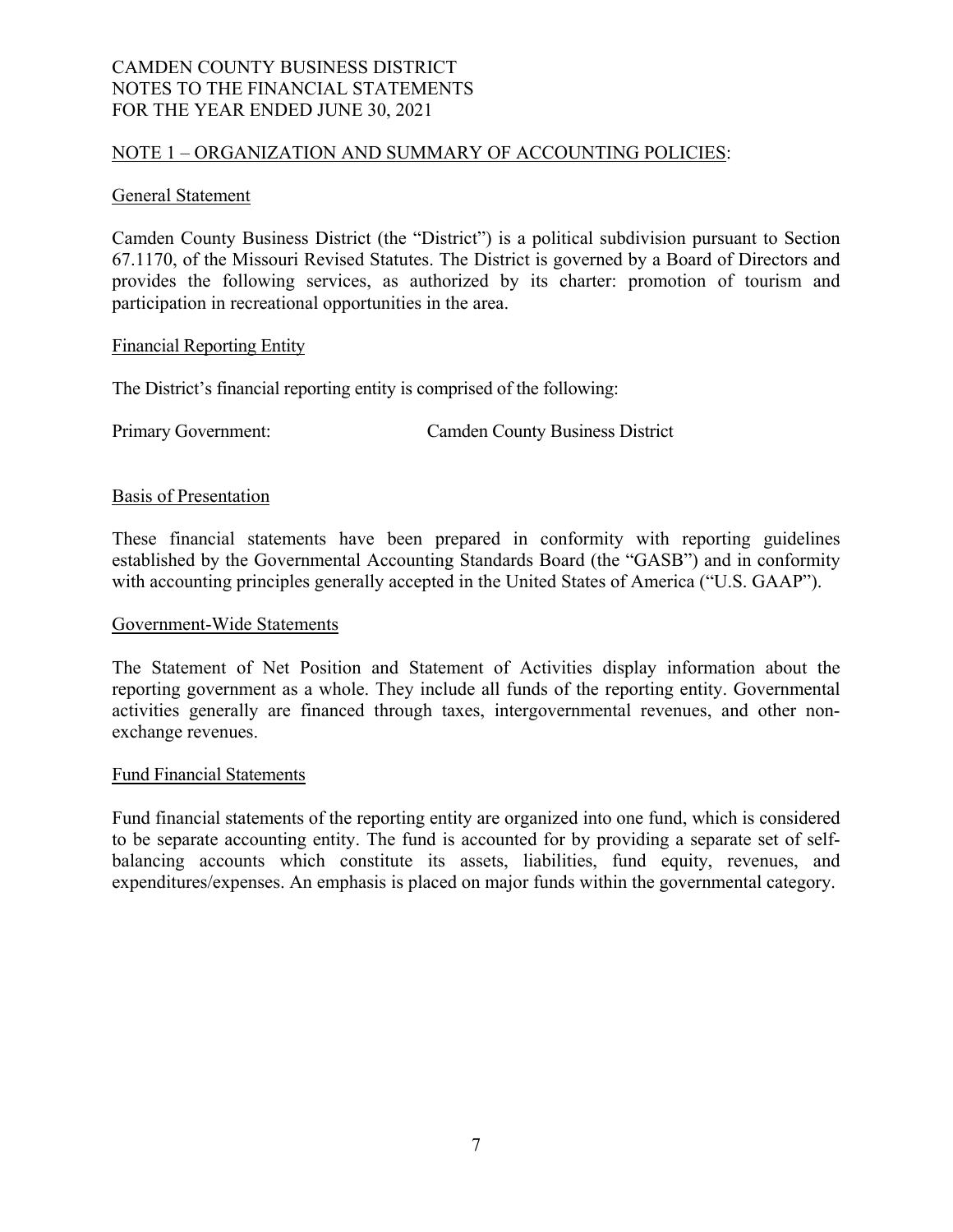# NOTE 1 – ORGANIZATION AND SUMMARY OF ACCOUNTING POLICIES: (Continued)

#### Basis of Presentation (Continued)

#### Fund Financial Statements (Continued)

The fund of the financial reporting entity is described below:

#### Governmental Fund Types:

Governmental Funds are those through which general governmental functions of the District are financed. The acquisition, use, and balances of the District's expendable financial resources are accounted for through Governmental Funds. The following is the District's only Governmental Fund:

#### General Fund

The General Fund is the general operating fund of the District. All financial resources, except those required to be accounted for in another fund, are accounted for in the General Fund.

#### Measurement Focus and Basis of Accounting

Basis of accounting refers to the point at which revenues and expenditures or expenses are recognized in the accounts and reported in the financial statements. Basis of accounting relates to the timing of the measurements made, regardless of the measurement focus applied.

*Government-Wide Financial Statements* – The government-wide financial statements are reported using the current financial resources measurement focus and the accrual basis of accounting. Revenues are recognized when earned and expenses are recorded when a liability is incurred, regardless of the timing of related cash flows. Revenues are considered to be available when they are collectible within the current period or soon enough thereafter to pay liabilities of the current period.

*Governmental Fund Financial Statements* – Governmental fund financial statements are reported using the current financial resources measurement focus and the modified accrual basis of accounting. Revenues are recognized as soon as they are both measurable and available. Revenues are considered to be available when they are collectible within the current period or soon enough thereafter to pay liabilities of the current period. Expenditures are generally recorded when a liability is incurred, as under accrual accounting. However, expenditures relating to compensated absences are recorded only when payment is due.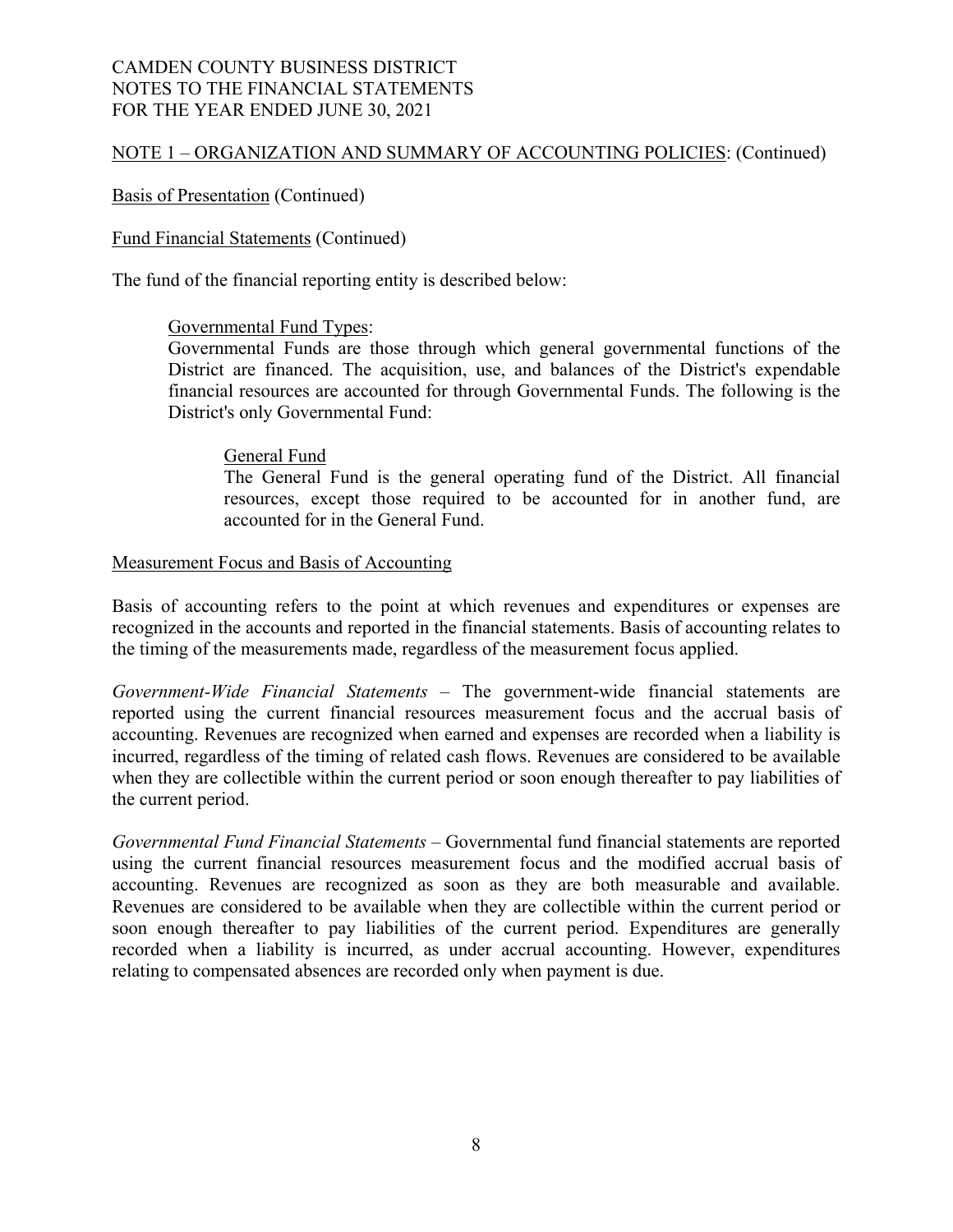#### NOTE 1 – ORGANIZATION AND SUMMARY OF ACCOUNTING POLICIES: (Continued)

#### Equity Classification

*Government-Wide Financial Statements:* 

Net position is classified and displayed in three components:

*Invested in capital assets –* Consists of capital assets, including restricted capital assets, net of accumulated depreciation and reduced by the outstanding balances of any bonds, mortgages, notes, or other borrowings that are attributable to the acquisition, construction, or improvements or those assets and adjusted for any deferred inflows and outflows of resources attributable to capital assets and related debt.

*Restricted* – Consists of restricted assets with restriction constraints placed on the use either by external groups, such as creditors, grantors, contributors, or laws and regulations of other governments, or law through constitutional provisions or enabling legislation.

*Unrestricted* – Net amount of assets, deferred outflows of resources, liabilities, and deferred inflows of resources that are not included in the determination of the restricted component of net position.

It is the District's policy to first use restricted fund balances prior to the use of unrestricted fund balances when an expenditure is incurred for purposes for which both restricted and unrestricted balances are available. As of the year ended, the District had no invested capital assets, net of related debt, or restricted net assets.

#### *Fund Financial Statements:*

Governmental fund equity is classified as fund balance.

The difference among assets, deferred outflows, liabilities, and deferred inflows of governmental funds is reported as fund balance and classified as nonspendable, restricted, committed, assigned, and unassigned based on the respective level of constraint. These constraints are defined as follows:

- Nonspendable: Amounts that cannot be spent because they either are not in spendable form or are legally or contractually required to be maintained intact.
- Restricted: Amounts constrained regarding use from restrictions externally imposed by creditors, grantors, contributors, or laws or regulations of other governments or by restrictions imposed by law through constitutional provisions or enabling legislation.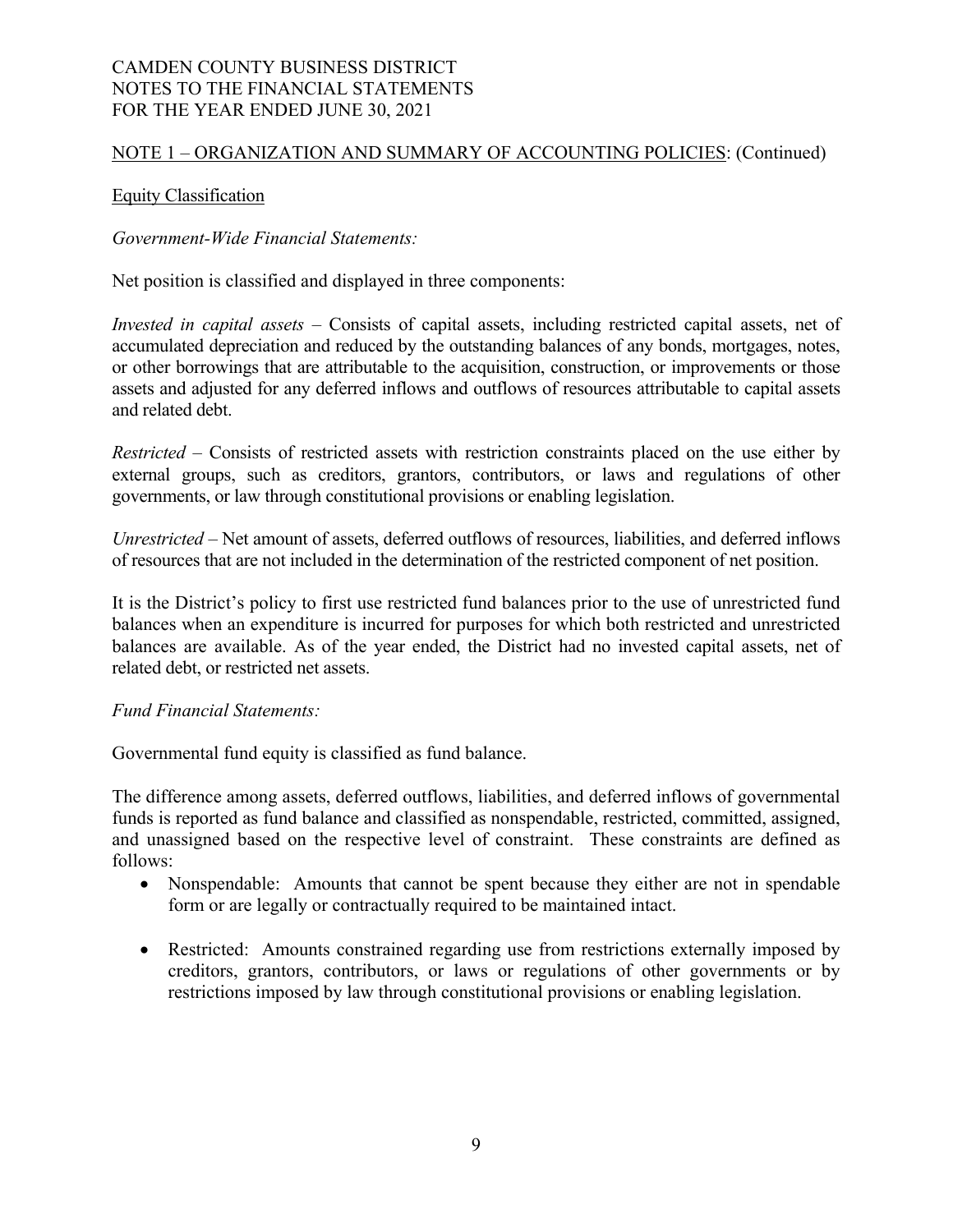# NOTE 1 – ORGANIZATION AND SUMMARY OF ACCOUNTING POLICIES: (Continued)

Equity Classification (Continued)

#### *Fund Financial Statements:* (Continued)

- Committed: Amounts constrained regarding use for specific purposes pursuant to requirements imposed by formal action of the District's highest level of decision-making authority (i.e. the Board of Directors).
- Assigned: Amounts constrained by the District's intent to be used for specific purposes but that are neither restricted nor committed. Intent can be expressed by the District's Board of Directors or by an official body to which the Board of Directors delegates authority.
- Unassigned: The residual classification of the General Fund for spendable amounts that have not been restricted, committed, or assigned to specific purposes.

As of the year ended, fund balances are composed of the following:

|                           | General Fund |  |  |
|---------------------------|--------------|--|--|
| Nonspendable:             |              |  |  |
| Prepaids                  | 281,542      |  |  |
| Unassigned                | 1,073,360    |  |  |
| <b>Total Fund Balance</b> | 1,354,902    |  |  |

It is the District's policy to first use restricted fund balances prior to the use of unrestricted fund balances when an expenditure is incurred for purposes for which both restricted and unrestricted fund balances are available. It is also District policy to use committed fund balances before assigned fund balances and assigned fund balances before unassigned amounts when an expenditure is incurred for purposes for which amounts in those classifications are available.

The District has no formal minimum fund balance policies or any formal stabilization arrangements in place.

#### Program Revenues

In the Statement of Activities, revenues that are derived directly from each activity or from parties outside the District's taxpayers are reported as program revenues. The District has no program revenues.

All other governmental revenues are reported as general. All taxes are classified as general revenue even if restricted for a specific purpose.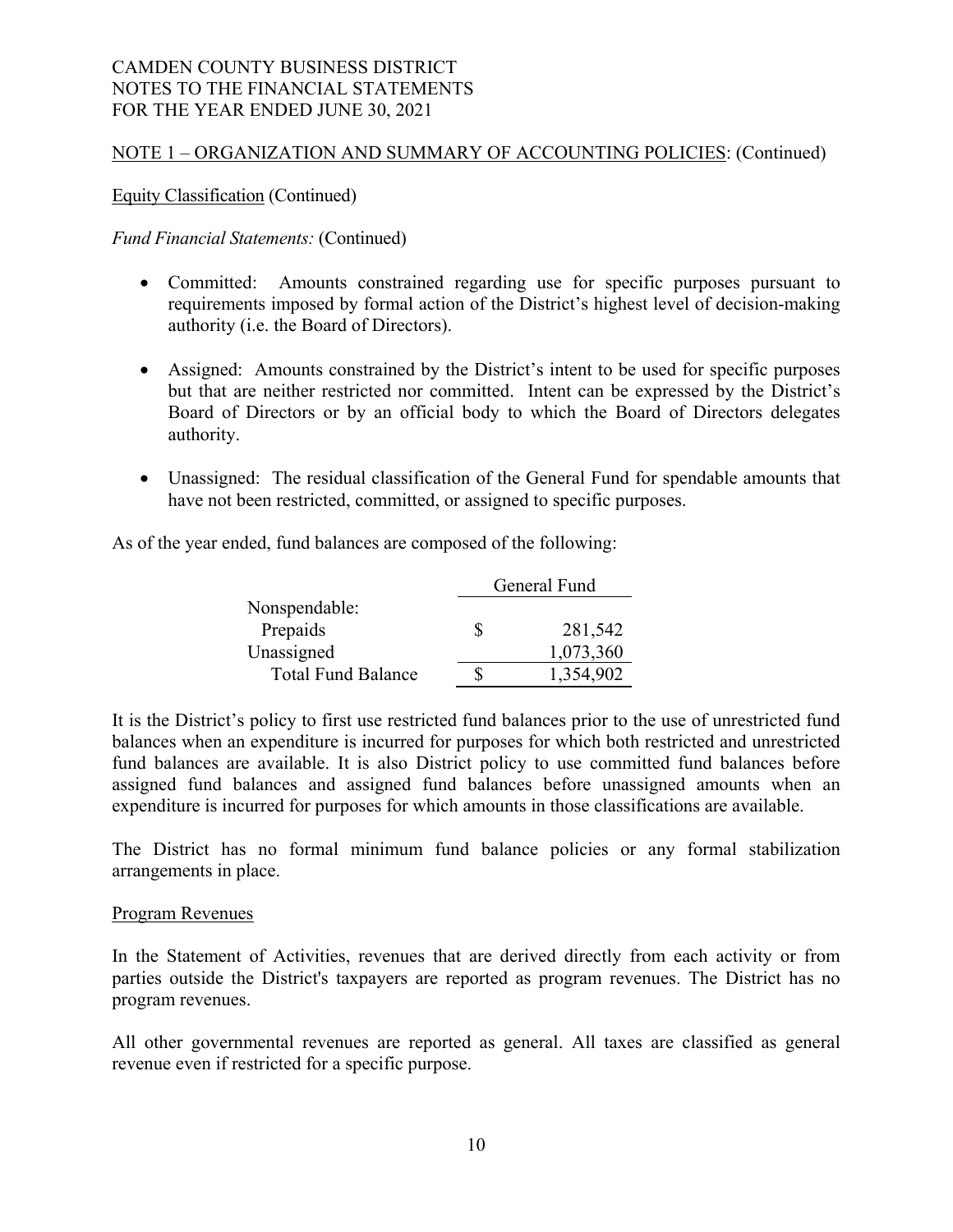#### NOTE 1 – ORGANIZATION AND SUMMARY OF ACCOUNTING POLICIES: (Continued)

#### Accounting Estimates

The preparation of the financial statements in conformity with U.S. GAAP requires management to make estimates and assumptions that affect the reported amounts of assets and liabilities and disclosures of contingent assets and liabilities at the date of the financial statements and the amounts of revenues and expenditures/expenses during the reporting period. Actual results could differ from those estimates.

#### Budgetary Control

As further explained in Note 5, the District is a member of Tri-County Lodging Association. Tri-County Lodging Association prepares an annual budget. Each of the three members of Tri-County agrees to support a percentage of that budget. Any funds not obligated to support the Tri-County budget is available for use by the individual associations. There are no budgets prepared by the Districts for these funds.

#### Prepaid Items

Prepaid balances are for payments made by the District in the current year to provide services occurring in the subsequent fiscal year, and the nonspendable fund balance has been recognized to signify that a portion of fund balance is not available for other subsequent expenditures.

#### NOTE 2 – DEPOSITS AND INVESTMENTS:

The District follows the policies of state law for deposits and investments. Missouri State Statutes authorize the District to deposit funds in open accounts, U.S. Treasury securities, U.S. Agency securities, repurchase agreements, collateralized certificates of deposit, banker's acceptance, and commercial paper.

Collateral is required for demand deposits and certificates of deposit. Custodial credit risk is the risk that in the event of a bank failure, the District deposits may not be returned to it. Statutes require the collateral pledged must have a fair market value equal to 100% of the funds on deposit, less insured amounts. Obligations that may be pledged as collateral are of the same type in which the District may invest. As of the year ended, the carrying balance of the District's deposits was \$799,769, and the bank balances was \$799,769.

All District deposits and certificates of deposit were insured by depository insurance or secured with collateral held by the District's agent in the District's name as of the year ended.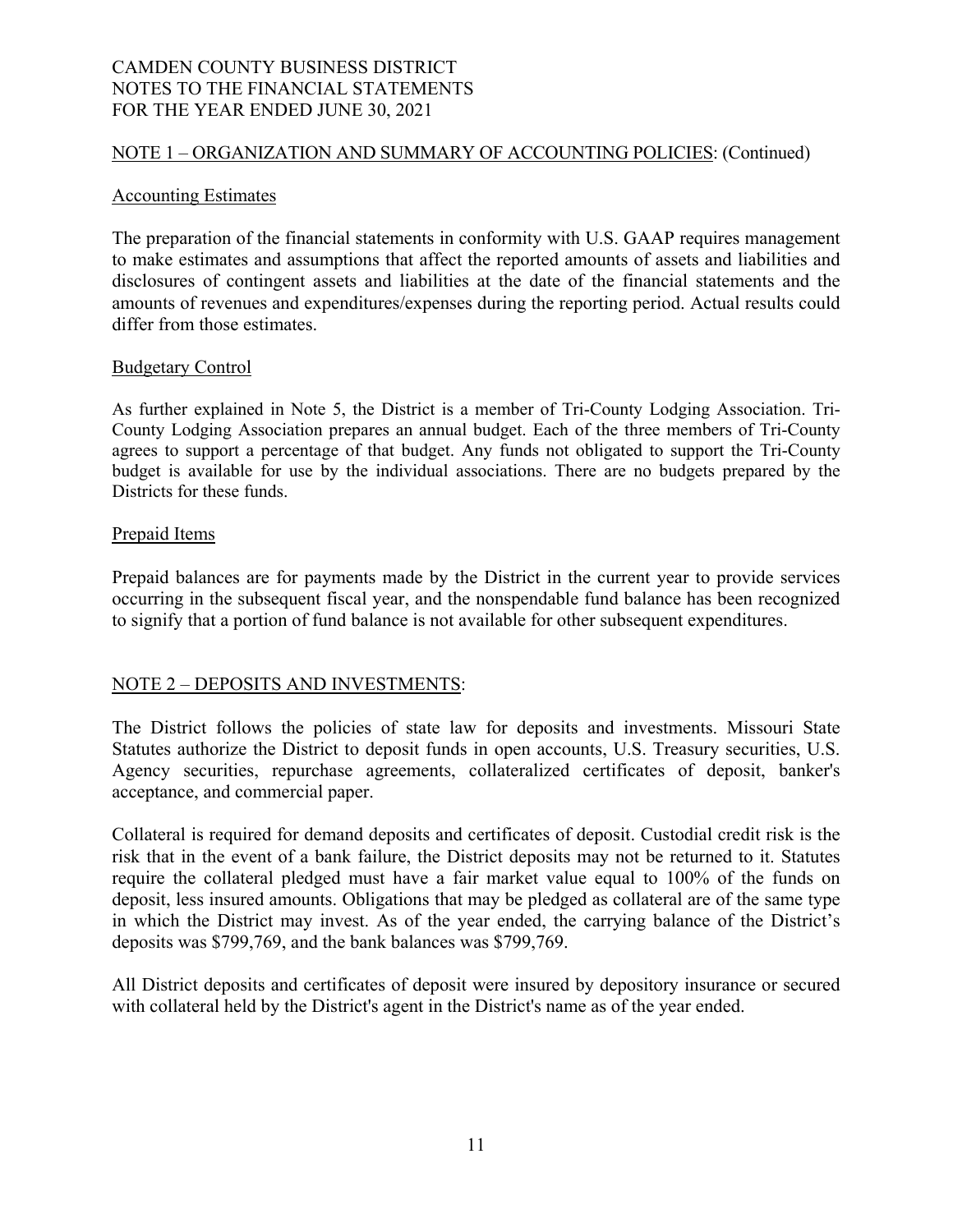#### NOTE 3 – RISK MANAGEMENT:

The District is exposed to various risks of loss related to torts; theft of, damage to, and destruction of assets; errors and omissions; injuries to employees; and natural disasters. The District purchases commercial insurance to provide coverage for general liability, property damage, and workers' compensation. Settled claims have not exceeded this commercial insurance coverage in any of the past three years.

### NOTE 4 – LODGING TAX:

The three percent lodging tax is paid by all transient guests of hotels, motels, and resorts. The tax is collected by the lodging businesses and remitted monthly, quarterly, or annually to the county collector. After retaining a two percent fee for the cost of collection, the collector remits the lodging tax to the District. In accordance with the District's by-laws, lodging businesses are categorized as follows:

A. Lodging businesses with fifty or less rooms, camping spaces, or houseboats: Small Category.

B. Lodging businesses with at least fifty-one, but less than three hundred rooms, camping spaces, or houseboats: Medium Category.

C. Lodging businesses with at least three hundred rooms, camping spaces, or houseboats: Large Category.

#### NOTE 5 – OPERATIONS:

The District is a member of the Tri-County Lodging Association (the "TCLA"), a 501(c)(6) nonprofit organization. Through advertising, the TCLA promotes and encourages the travel and tourism industry for business engaged in furnishing lodging within the business districts of Camden, Miller, and Morgan counties. The TCLA contracts with the Greater Lake Ozark Convention and Visitor's Bureau to perform the promotion activities.

In order to carry out these tasks, the TCLA establishes an annual operating budget. Lodging establishments submit their lodging tax collections to their respective County Collector's office. The County Collector tabulates the collections monthly and then remits them to the District, less a 2% retainage. The District then remits funds to cover their percentage of the expenses to the TCLA on a monthly basis.